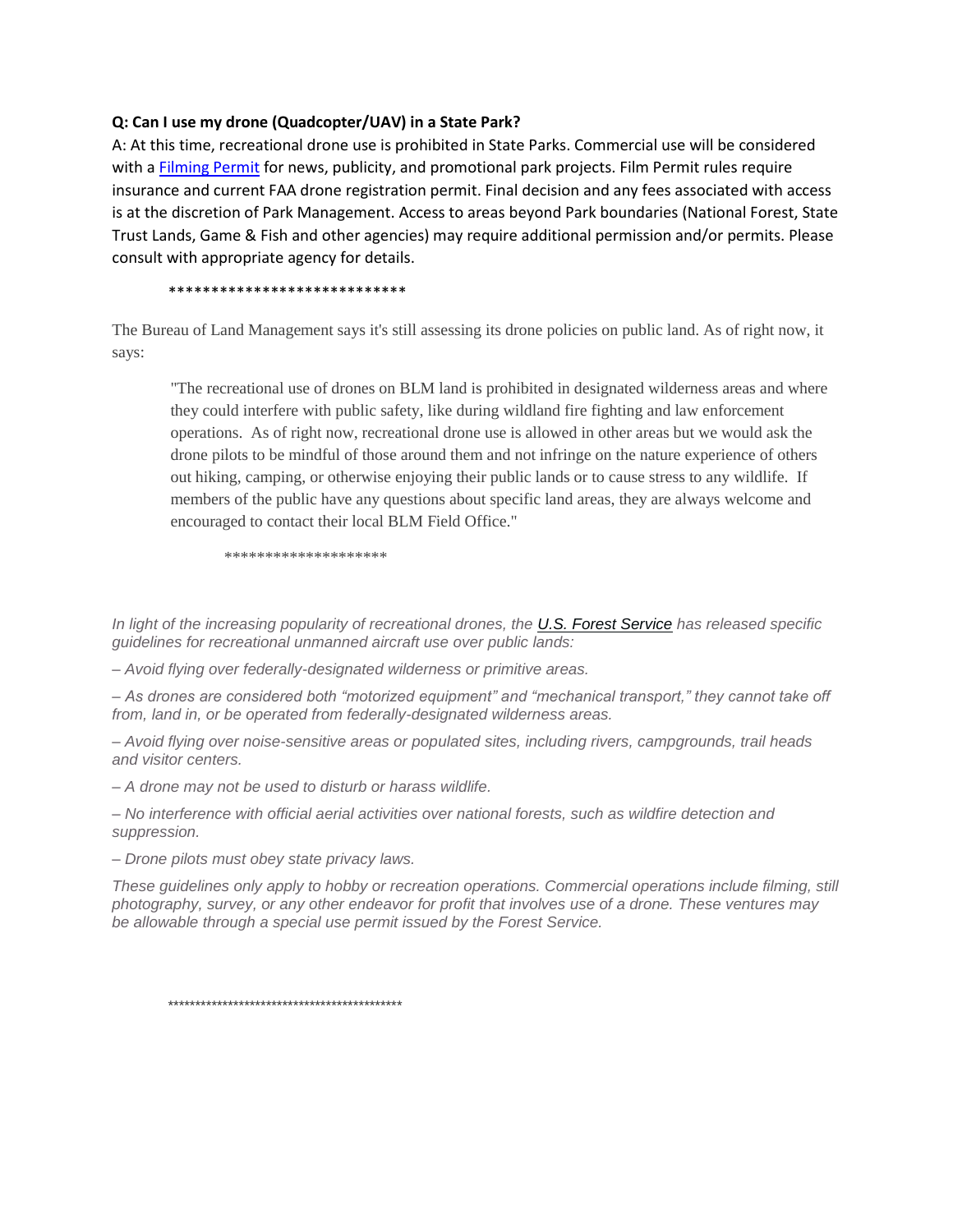While the Colorado legislature has dismissed several attempts to regulate unmanned aerial systems (UAS) statewide, some local jurisdictions have tackled drone issues related to privacy, public safety and wildlife protection.

Meanwhile, aerial "eyes in the sky" increasingly are being used by news organizations, professional photographers, real estate agents and amateur drone enthusiasts.

In February, a homeowner's association in Jefferson County banned the use of drones "in, on or over" any property owned by the HOA and the surrounding metropolitan district. Boulder County recently prohibited drone activity in parks and open space except "for activities that contribute to the understanding or management of Boulder County properties or resources."

The Town of Vail will soon consider an ordinance to require permits to operate UAS "from, upon or above property owned, operated or maintained by the Town."

Perhaps the boldest declaration came from Cherry Hills Village, which proclaims its own "City Airspace" to protect horses, as well as human, residents.

The Cherry Hills Village council adopted its policy in December because of concerns that drones would be used to invade the privacy of famous athletes and their families. Mayor Laura Christman also said drones might frighten horses on the city's equestrian properties.

"These things (drones) are not safe," she told the city council. "They have a battery of about an hour and a half, and then they fall out of the sky."

Other jurisdictions, however, are starting to back off previously adopted drone restrictions. Jefferson County Parks and Open Space is reconsidering its policy because of a recent memorandum from the Federal Aviation Administration about local regulations.

"Substantial air safety issues are raised when state or local governments attempt to regulate the operation or flight of aircraft," the FAA wrote. The agency warned against a "patchwork quilt" of differing restrictions.

The memorandum said local governments have the authority to regulate UAS on land, including the launch or landing of drones. But when it comes to the "navigable airspace" above those communities, the FAA has sole authority.

One difficulty is the definition of navigable airspace. For airplanes, it is at least 1,000 feet above the highest obstacle on the ground. But for helicopters or other modern aircraft – including drones – it may include what the FAA calls "Class G Airspace," from 500 feet down to ground level. The FAA is considering that issue.

Meanwhile, a federal court is contemplating the question of where private property ends and public airspace begins. In January, John David Boggs sued his neighbor William Meredith for shooting down Boggs' drone when it passed over Meredith's home in Kentucky. One question is whether the airspace belongs to the public or to Meredith.

All of this can be confusing for communities reacting to changing times. "We're trying to be proactive about the new technology," said Chris Pacetti, director of the homeowners' association for Ken-Caryl Ranch in Jefferson County. "We're getting calls from people who own or are buying drones, and they're asking for clarification about where they can use them."

Pacetti said the HOA primarily is concerned about safety because some larger drones can cause significant damage if they crash, and guidance is needed for rangers patrolling the community's 6,000 acres of open space. He said the HOA plans to be reasonable about drones that might stray over community grounds while shooting video for real estate agents or news organizations.

Colorado Springs' Fox21, one of the nation's first television stations to be licensed for drone photography, is using its drone cautiously.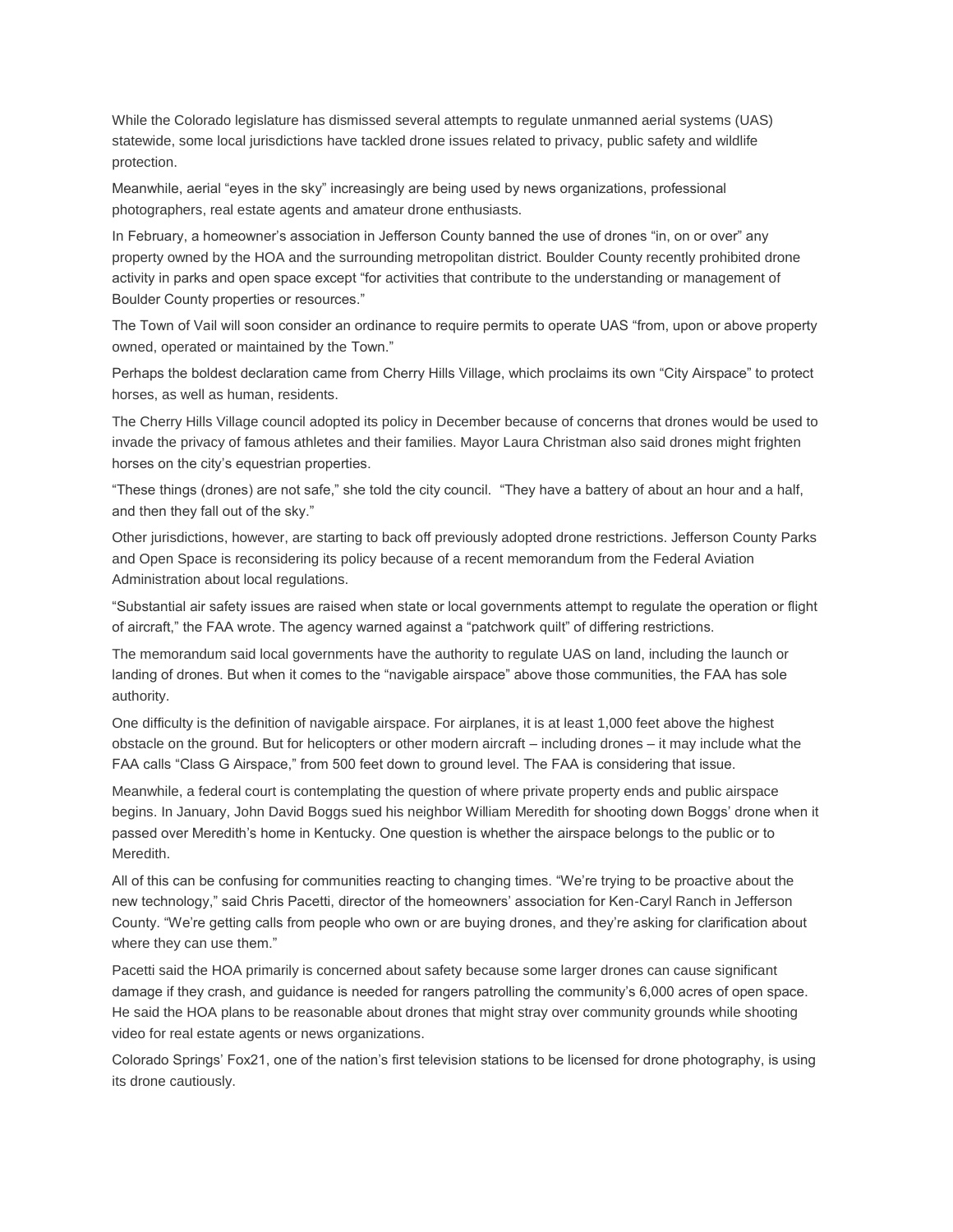"Every time we've used it we have asked land owners if we could take off from their property and so far everyone has said yes," news director Joe Cole told us. "We've had to break the notion that we will be flying into peoples' backyards and spying on them." Cole said the station hasn't yet encountered any communities that ban drones.

Television news stations in Denver aren't yet employing drone photography, but "it's obviously an intriguing concept," KUSA-TV assistant news director Tim Ryan said. He said the station has not commissioned video from independent drone photographers, and it has broadcast only a few images of weather-related events from drone cameras.

The Denver television media have long depended upon news helicopters to provide aerial images, and Ryan recalls few complaints. "I'm not aware of any formal complaint from a community group or homeowners' association, although individuals living near news events have occasionally complained about the noise from news copters."

So what is it about drones that evoke public reaction and government regulations?

"People are just afraid of this new technology," said professional drone photographer Vic Moss of Lakewood. But when he meets people while flying his drones, he added, "the vast majority decide this is kind of fun and it's not threatening."

Moss has been tracking drone regulations around the country and knows of no litigation against drone operators in Colorado. But he told us operators are facing civil litigation in Arizona and have been criminally prosecuted in Los Angeles.

He hopes to avoid that problem in Colorado, with the help of FAA protections. "Communities cannot just ban over flights of their property," Moss said. "They're just going to get in trouble with the FAA."

*John Fosholt is a retired investigative news producer for KUSA-TV in Denver*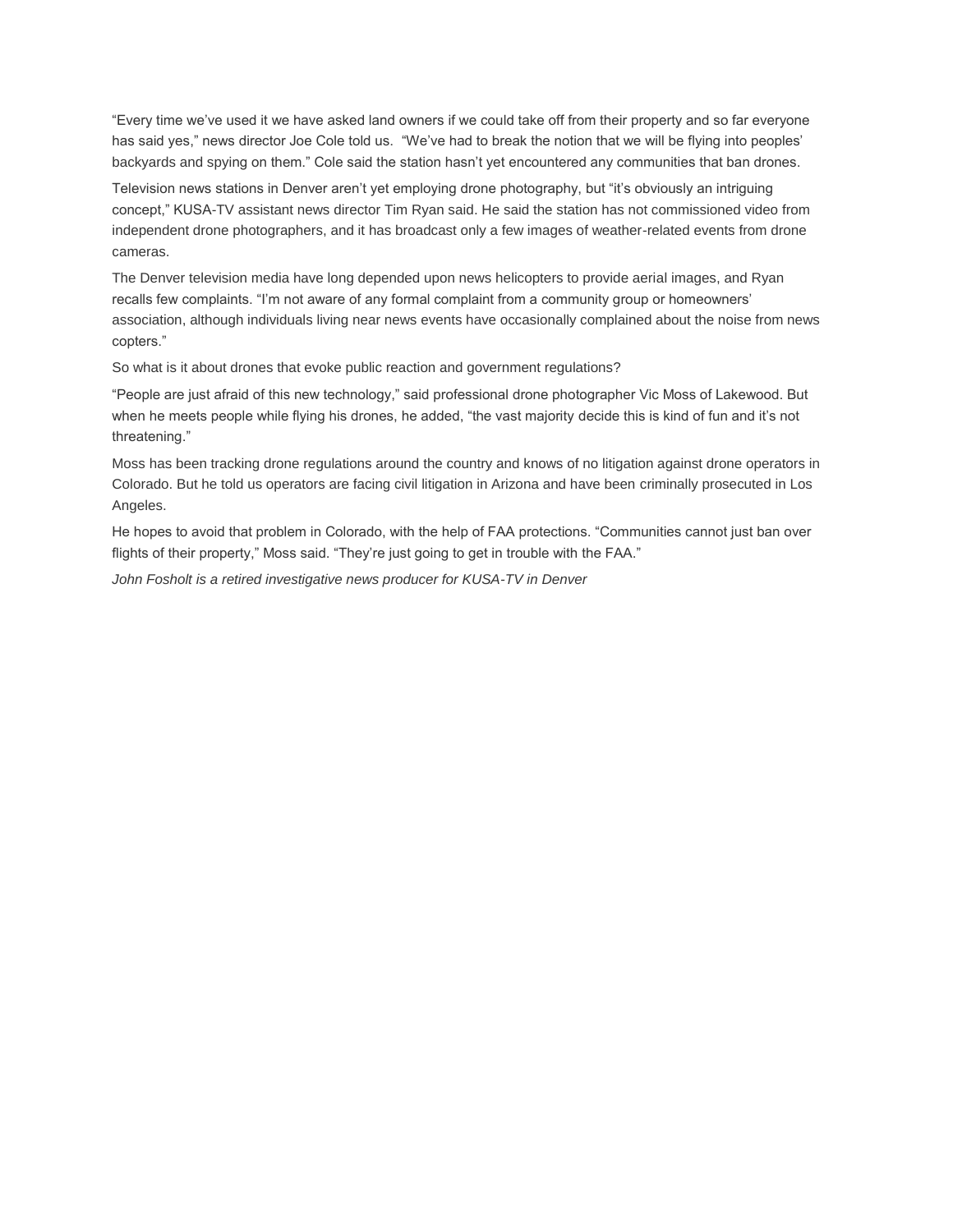## **Drone Related Websites and Articles of Interest**

<https://www.skyharbor.com/Business/RulesAndRegulations/drones>

[http://motherboard.vice.com/read/feds-confiscated-a-hobbyists-drone-footage-to-keep-it-off-the](http://motherboard.vice.com/read/feds-confiscated-a-hobbyists-drone-footage-to-keep-it-off-the-internet)[internet](http://motherboard.vice.com/read/feds-confiscated-a-hobbyists-drone-footage-to-keep-it-off-the-internet)

<http://www.livescience.com/46667-drones-banned-national-parks.html>

[http://www.popularmechanics.com/technology/gadgets/a15038/the-kentucky-derby-bans-selfie-sticks](http://www.popularmechanics.com/technology/gadgets/a15038/the-kentucky-derby-bans-selfie-sticks-and-drones/)[and-drones/](http://www.popularmechanics.com/technology/gadgets/a15038/the-kentucky-derby-bans-selfie-sticks-and-drones/)

<http://www.wta.org/signpost/hiking-drone-tips-regulations>

<http://triblive.com/news/adminpage/6648615-74/park-national-drones>

<http://www.ebparks.org/about/news/enjoy-your-drones-just-not-in-the-parks>

[http://www.wataugademocrat.com/news/national-state-parks-exercise-drone-bans/article\\_f208bee2](http://www.wataugademocrat.com/news/national-state-parks-exercise-drone-bans/article_f208bee2-db9e-56e7-bfa9-e50fe483e247.html) [db9e-56e7-bfa9-e50fe483e247.html](http://www.wataugademocrat.com/news/national-state-parks-exercise-drone-bans/article_f208bee2-db9e-56e7-bfa9-e50fe483e247.html)

[http://www.fs.usda.gov/detail/olympic/learning/safety-ethics/?cid=fsbdev3\\_049550](http://www.fs.usda.gov/detail/olympic/learning/safety-ethics/?cid=fsbdev3_049550)

<http://www.latimes.com/travel/la-tr-d-spot-20160110-story.html>

<https://www.faa.gov/uas/>

[http://news.nationalgeographic.com/2015/08/150825-drones-animals-wildlife-bears-science](http://news.nationalgeographic.com/2015/08/150825-drones-animals-wildlife-bears-science-technology/)[technology/](http://news.nationalgeographic.com/2015/08/150825-drones-animals-wildlife-bears-science-technology/)

<http://www.fs.fed.us/science-technology/fire/unmanned-aircraft-systems>

<http://www.fs.fed.us/science-technology/fire/unmanned-aircraft-systems/faqs>

[http://tucson.com/lifestyles/recreation/no-drones-in-parks-pima-county-says/article\\_c5b7d48f-d237-](http://tucson.com/lifestyles/recreation/no-drones-in-parks-pima-county-says/article_c5b7d48f-d237-5c94-a137-a5c58f5e76ca.html) [5c94-a137-a5c58f5e76ca.html](http://tucson.com/lifestyles/recreation/no-drones-in-parks-pima-county-says/article_c5b7d48f-d237-5c94-a137-a5c58f5e76ca.html)

<http://dronelife.com/2016/03/04/state-drone-laws-how-many-actually-pass-and-why-does-it-matter/>

<http://www.phantompilots.com/threads/drones-in-state-parks-illegal-yes-or-no.50316/>

<https://stateparks.utah.gov/parks/dead-horse/drone-regulations/>

<https://lnt.org/blog/drone-use-public-lands>

[http://www.forbes.com/sites/gregorymcneal/2014/05/05/park-service-ignores-law-says-flying-a-drone](http://www.forbes.com/sites/gregorymcneal/2014/05/05/park-service-ignores-law-says-flying-a-drone-may-mean-six-months-in-jail-5000-fine/#56d487d2510e)[may-mean-six-months-in-jail-5000-fine/#56d487d2510e](http://www.forbes.com/sites/gregorymcneal/2014/05/05/park-service-ignores-law-says-flying-a-drone-may-mean-six-months-in-jail-5000-fine/#56d487d2510e)

<http://www.pcmag.com/article2/0,2817,2491507,00.asp>

<http://www.eenews.net/stories/1060001209>

<http://www.hawaiidroneclub.org/local-drone-regulation.html>